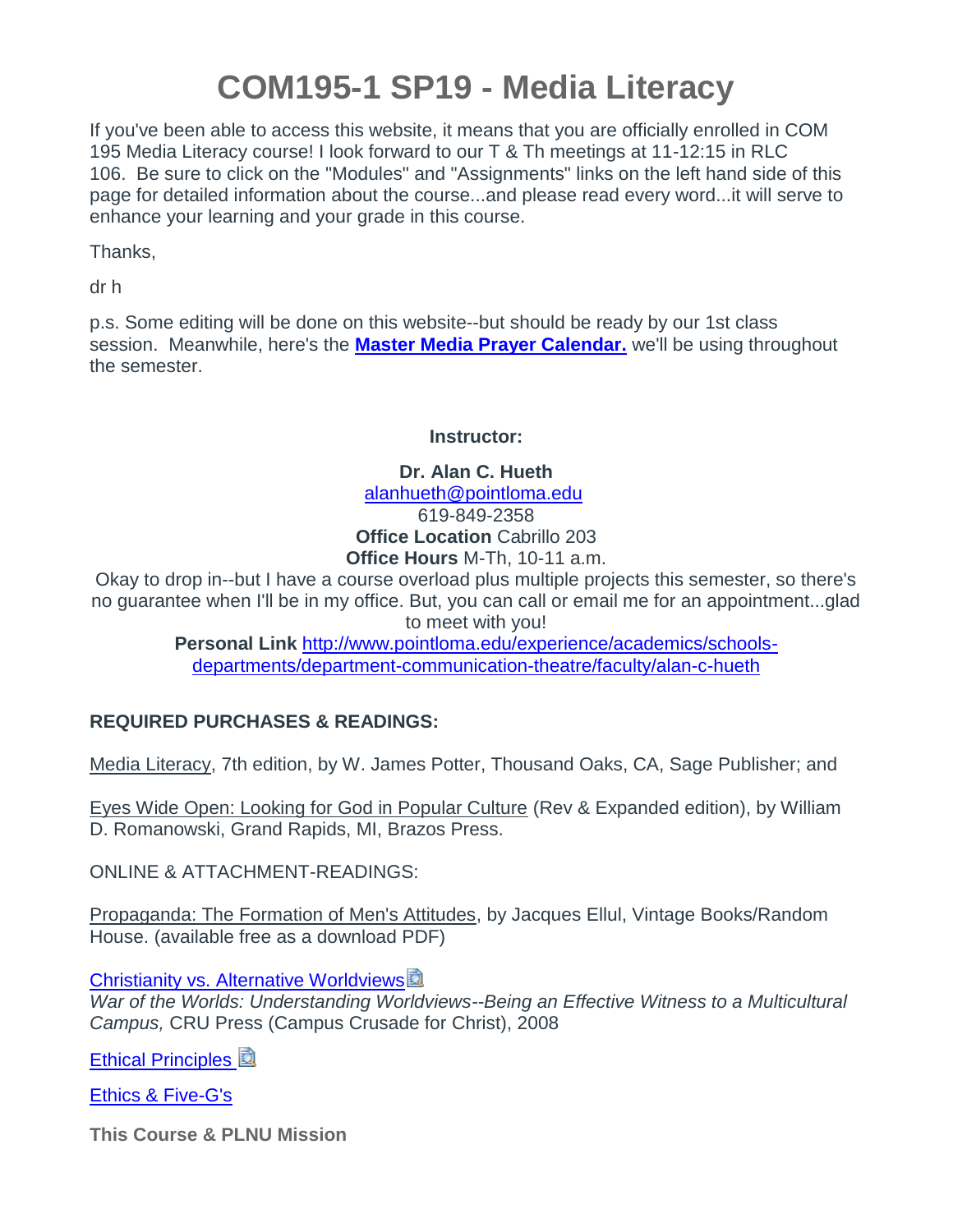This course is foundational to the understanding of the Christian faith interacting with the media. It is also an extension of the PLNU mission--see below:

# *PLNU Mission*

# *To Teach ~ To Shape ~ To Send*

*Point Loma Nazarene University exists to provide higher education in a vital Christian community where minds are engaged and challenged, character is modeled and formed, and service becomes an expression of faith. Being of Wesleyan heritage, we aspire to be a learning community where grace is foundational, truth is pursued, and holiness is a way of life.*

This course involves developing a faith-informed approach to interpreting and ethically and morally critiquing media messages. This is part and parcel to the teaching, shaping, and sending mission of the university. It is, also, especially relevant to the pursuit of truth about the media ("truth" in all of its fullness)--which, hopefully, leads to a heightened understanding of how holiness of life is related to media consumption and production.

The term "media" includes books, newspapers, magazines, film, radio, television, music, and the internet. Course content will be grounded in the study of how messages are constructed, how media industries operate and survive, how communication theory and research explain media effects on individuals and society, and how a biblical-Christian worldview can and should function as a filter for consuming, interpreting, and producing messages. The goal: to provide a foundation for understanding the artistic and social impacts of media from a biblical-Christian perspective and, hopefully, to help you to make informed aesthetic and moralethical choices as a media consumer and producer.

**Course Learning Outcomes (CLO's)**

As a result of this course, the student will display:

- 1. A critical understanding of mass media economics and systems;
- 2. A critical understanding of how media exercise psychological, social, and ideological and religious influences ("worldviews") on individuals and groups in American culture and society (and other cultures and societies);
- 3. An understanding and ability to apply media literacy analysis knowledge and skills in the **four different dimensions** of media literacy:

**Cognitive/Background-Factual dimension:** includes the background-facts about the message, including: who created the message, what is the audience, when was it created and where did it appear, how much \$\$ did it cost to make and how much \$\$ did it make, its popularity and awards, and other factors.

**Emotional dimension:** how and why messages engage us emotionally and intellectually--and the effects of this emotional engagement on our values, beliefs, and behaviors/actions.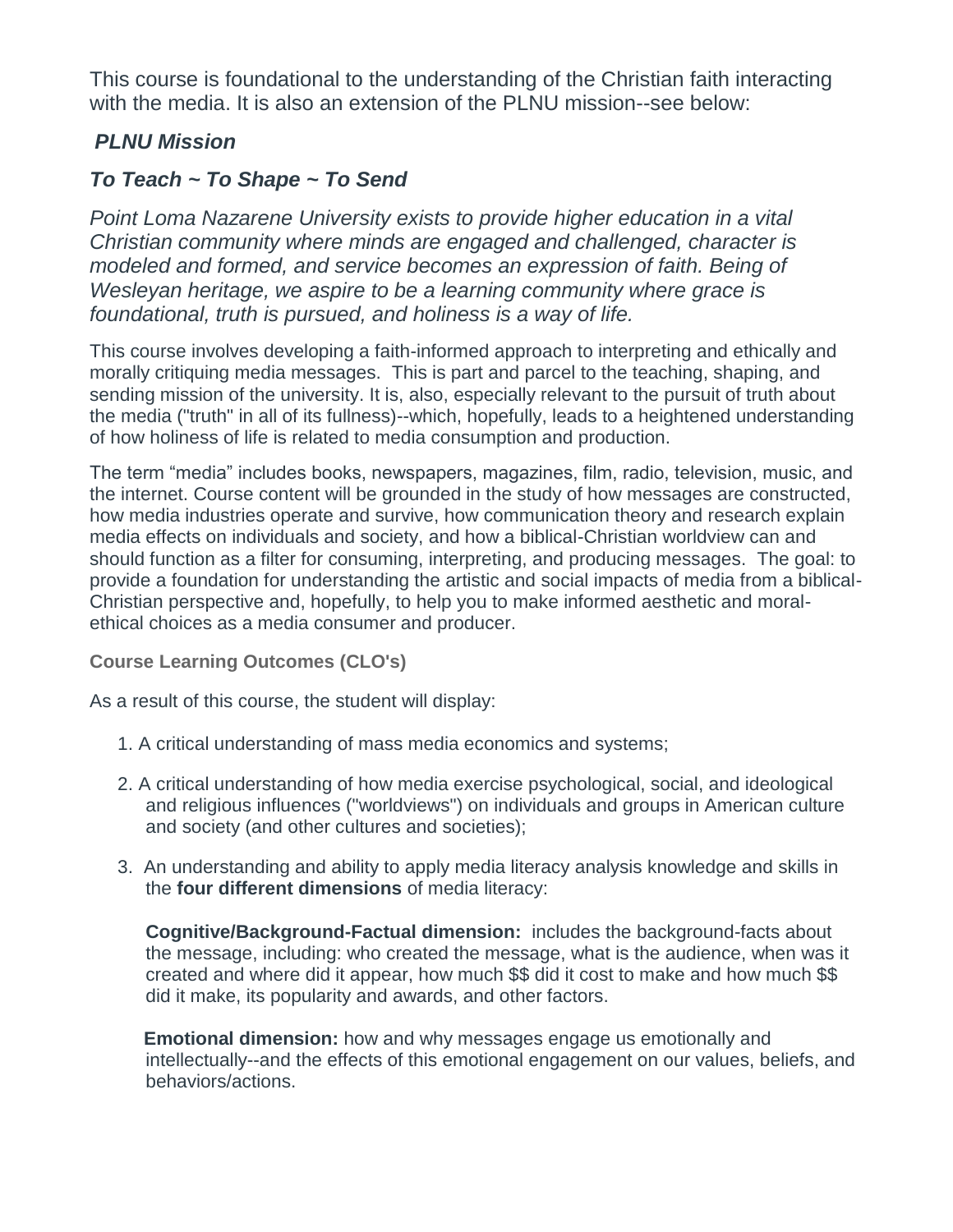**Aesthetic dimensio**n: the artistic aspects of mass media messages, and how story, imagery, and/or sound elicit emotional reactions and can affect us in positive and negative ways.

**Moral-ethical-spiritual dimension:** includes the moral, psychological, and spiritual effects of media on individuals, culture, and society, and the ability to analyze the ethics of media message content and effect(s).

#### See the *[Four Dimensions of Media Literacy Chart](https://canvas.pointloma.edu/courses/42832/files/2301437/download?wrap=1)*

4. An ability to apply a biblical-Christian worldview and faith perspective to media analysis, critique, and the production of media messages.

#### **Course Format & Activities**

This course will have a diverse format. It will consist of in-class Canvas quizzes, assigned readings and "Big Idea" reading reports, and in-class mini-lectures and discussions of textbook content. We'll also be screening a variety of media programs, and doing some exercises and having some discussion about the practice of media literacy analysis—all in preparation for the creation of a media literacy critique paper/project.

The foundation for learning in this course will be your participation in the session-by-session quizzes or reading reports -- and participation in our class discussions and media literacy analysis exercises. To help you accomplish this, you will be expected to bring typed "Big Idea" reading reports to class at the session that each chapter or supplemental reading is being covered--see the course schedule. The Big Idea reports must be submitted at the close of the class session that the report is due--see more details in the Assignments section of this website.

The course sessions will include some quizzes based on textbook readings -- along with mini-lectures and/or discussion-based conversations -- which require all to come to class with a basic understanding of the media literacy concepts introduced in the readings AND a readiness to discuss and/or apply these concepts. We will also be analyzing numerous examples of print and electronic media in our class sessions—all to prepare you for writing your media literacy analysis paper and presentation at the end of the semester.

In summary, this course will include the following activities:

- Mini-lectures and quizzes on chapter contents in the Media Literacy (Potter) textbook
- Doing assigned readings and submitting Big Idea Reading reports
- Applying knowledge of media literacy analysis by doing in-class media literacy analysis of print, television, film, music recordings, and/or internet content
- Writing a media literacy analysis paper, and doing a short presentation -- based on your media lit analysis paper
- One (1) test based on the Eyes Wide Open... (Romanowski) textbook and other lecture material
- A final exam--questions selected from the in-class quizzes in the Media Literacy textbook

**Evaluation & Grading**

Assignment points and grading scale below: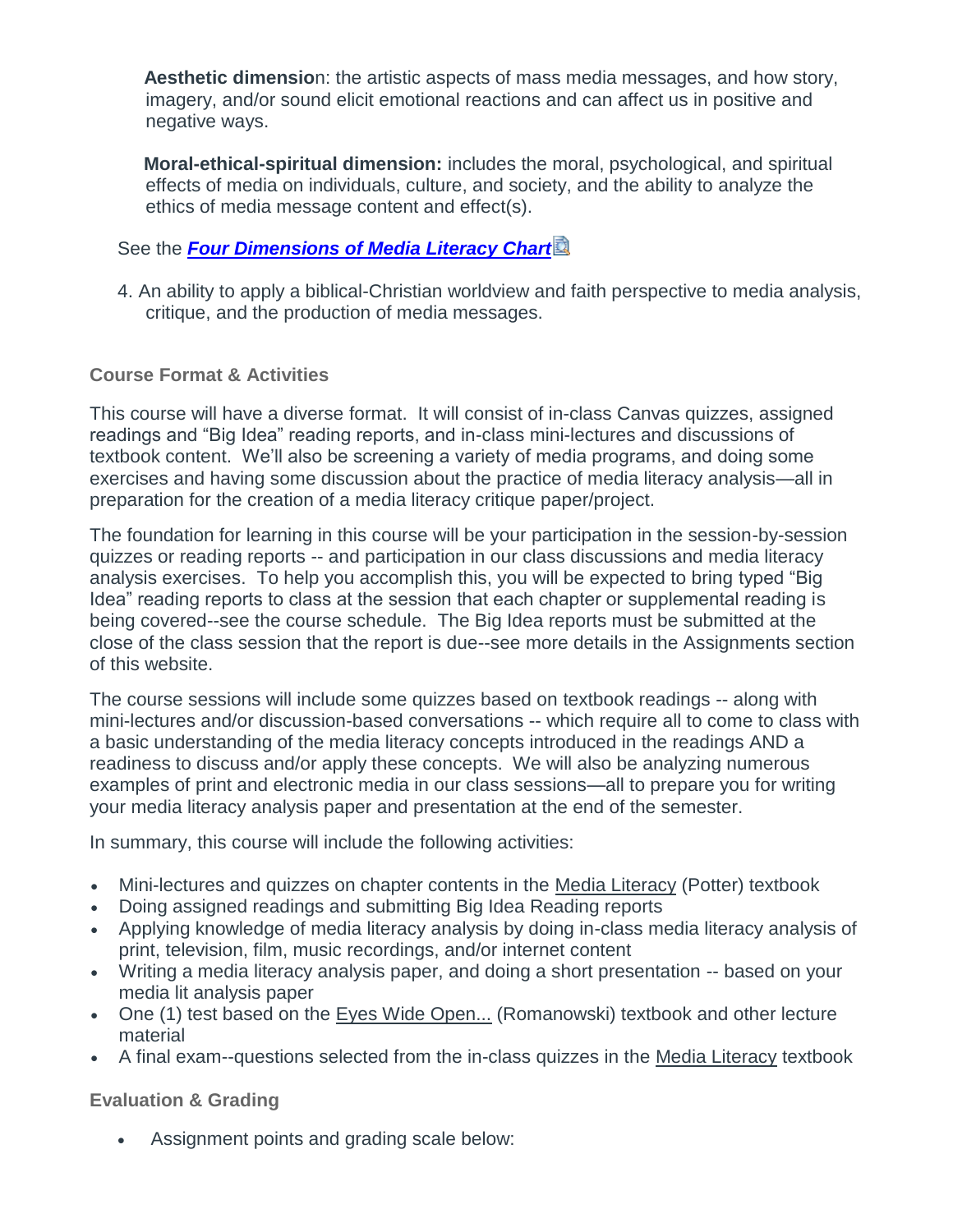| <b>Media Literacy Chapter Quizzes (20)</b>                                | 356  |
|---------------------------------------------------------------------------|------|
| Eyes Wide Open Big Idea Book Reading Reports (16 reports @ 6 points/each) | 96   |
| Propaganda Reading Reports (5 reports @ 10 points each)                   | 50   |
| Test 1 -- on Eyes Wide Open content                                       | 50   |
| <b>Scripture &amp; Worldviews Essays</b>                                  | 50   |
| Media Literacy Analysis & Critique Paper & Presentation                   | 200  |
| <b>Final Exam</b>                                                         | 100  |
| Attendance & Participation                                                | 100  |
| <b>TOTAL POINTS:</b>                                                      | 1002 |

- Grading Scale:
- Your final grade will be based on the following point scale:
- $921-1002 = A$
- $900-920 = A$
- $880-899 = B +$
- $821-879 = B$
- $\cdot$  800-820 = B-
- $-780-799 = C +$
- $-758-820 = C$
- $-700-720 = C$
- $680-699 = D +$
- $621-679 = D$
- $-500-620 = D$

#### **ATTENDANCE & PARTICIPATION POLICY:**

 Regular and punctual attendance at all classes is considered essential to optimize academic achievement. If the student is absent from more than 10 percent of class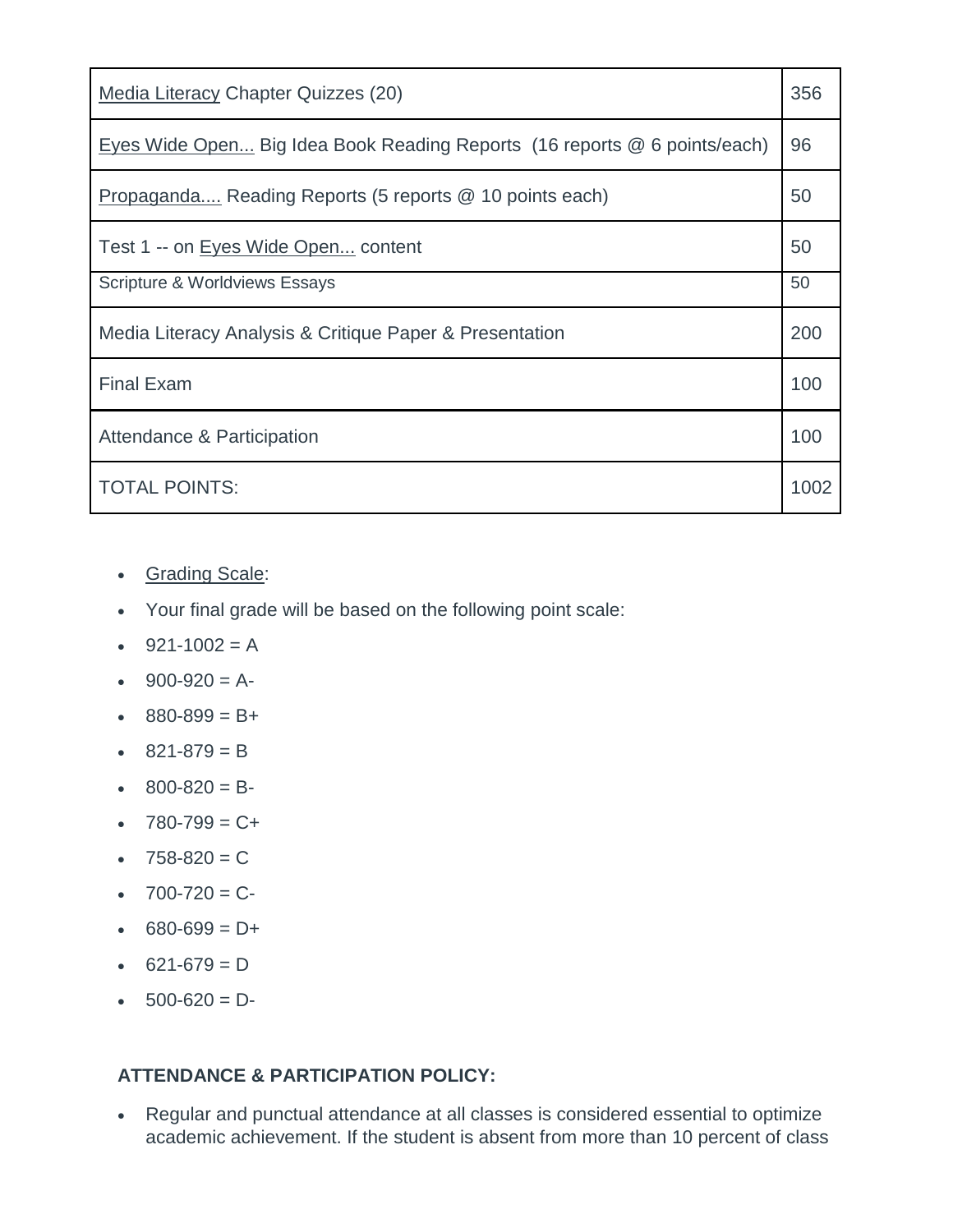meetings (3X), the faculty member has the option of filing a written report to the Provost which may result in de-enrollment. If the absences exceed 20 percent (6X), the student may be de-enrolled without notice. See [Academic Policies](http://catalog.pointloma.edu/content.php?catoid=8&navoid=864#Class_Attendance) in the (undergrad/graduate as appropriate) academic catalog AND the Provost guidelines at bottom for more details. Also, you can count on 10 points deducted from your attendance and participation grade for each absence.

#### **HOW ROLL IS TAKEN IN CLASS:**

- I will take attendance through the quiz completions, "Big Idea" reports, OR class signin sheets throughout the semester. Make sure that if you do not turn in a report, that you submit a paper with your name on it and the date so that you are counted as present in class. On days when there are no big idea reports due, we will have a roll sheet for you to sign. So, make sure you sign in or you will be counted absent for that session.
- From the Provost: *Regular and punctual attendance at all classes in which a student is registered is considered essential to optimum academic achievement. Therefore, regular attendance and participation in each course are minimal requirements to be met. There are no allowed or excused absences except when absences are necessitated by certain university-sponsored activities and are approved in writing by the Provost. Whenever the number of accumulated absences in a class, for any cause, exceeds ten percent of classes [3 sessions] (this is equivalent to one and onehalf weeks in a 15-week semester course), the faculty member has the option of filing a written report to the Vice Provost for Academic Administration which may result in de-enrollment, pending any resolution of the excessive absences between the faculty member and the student. If more than 20 percent [6 sessions] (three weeks or longer in a semester-long course) is reported as missed, the faculty member may initiate the student's de-enrollment from the course without advance notice to the student. If the date of de-enrollment is past the last date to withdraw from a class, the student will be assigned a grade of "F" or "NC." There are no refunds for courses where a deenrollment was processed.*

#### **Course Schedule**

#### **WEEK 1**

**THURSDAY, 1/10/19** READING: *none assigned* Intro to course, syllabus, and introductions

#### **WEEK 2**

**TUESDAY, 1/15/19** READING: *Potter, Chapters 1 & 2 CHAPTERS QUIZZES (11:50)* Discussion: Living in a Message Saturated World The **[Four Dimensions of Media Literacy](https://canvas.pointloma.edu/courses/42832/files/2301401/download?wrap=1)** A Media Literacy Case Study: A Music Video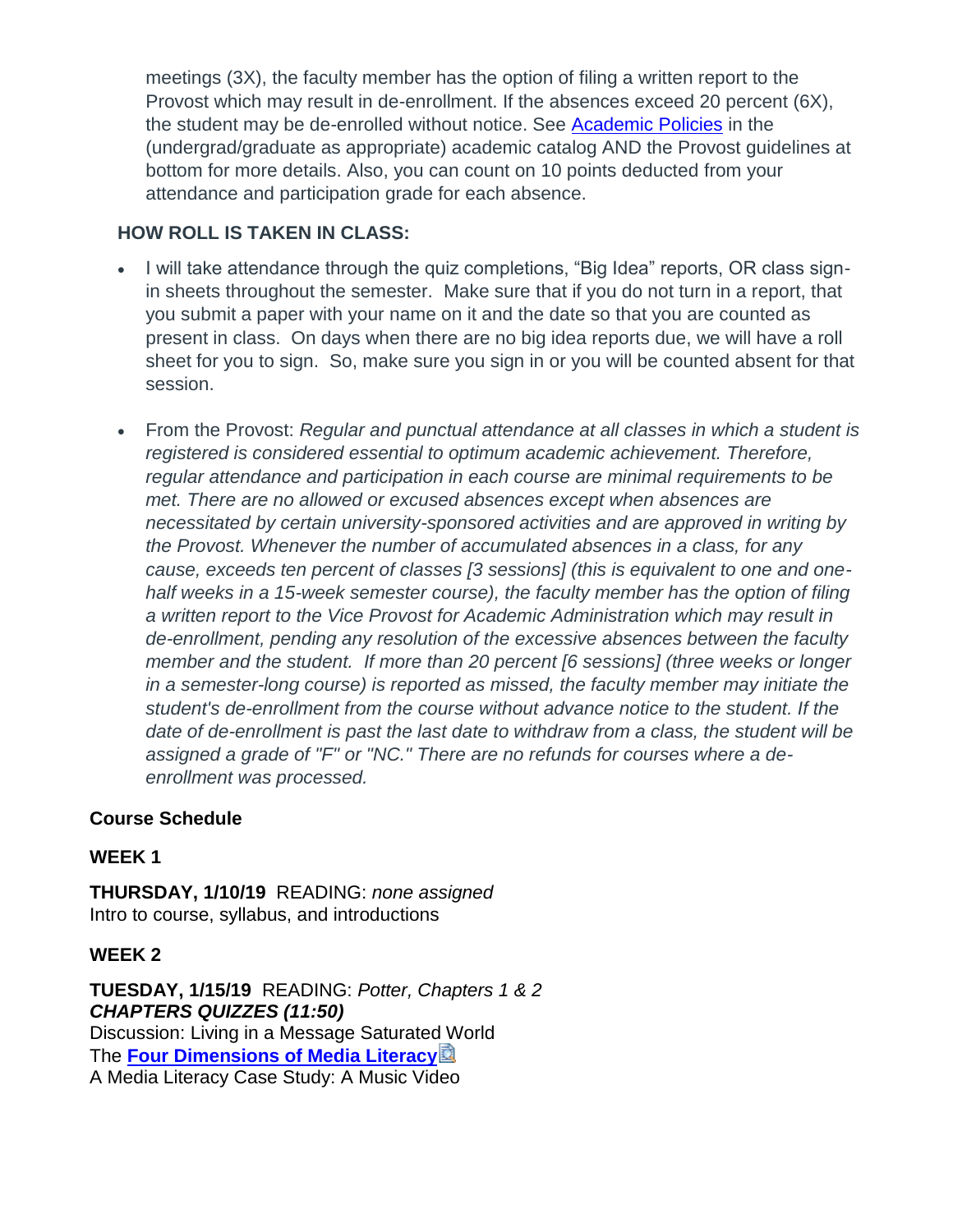#### **THURSDAY, 1/17/19** READING: *Potter, Chapters 3 & 4 CHAPTERS QUIZZES*

Discussion: Individual and Industry Perspectives Media lit analysis practice (as time allows)

#### **WEEK 3**

#### **TUESDAY, 1/22/19** READING: *Potter, Chapters 5 & 6 CHAPTERS QUIZZES*

Discussion: Children as Special Audience Discussion: Development of the Mass Media Industries Media lit analysis practice -- as time allows

#### **THURSDAY, 1/24/19** READING: *Potter, Chapter 7 & 8 CHAPTER QUIZZES*

Discussion: *Economic Perspective* Discussion: *Media Content & Reality* Media lit analysis practice -- as time allows

#### **WEEK 4**

**TUESDAY, 1/29/19** READING: *Potter, Chapters 9 & 10 CHAPTERS QUIZZES*

Discussion: *News (quiz) & [Media Bias.](https://www.studentnewsdaily.com/types-of-media-bias/) Report Discussion* Discussion: *Entertainment* Media lit analysis practice -- as time allows

# **THURSDAY, 1/31/19** READING: *Potter, Chapters 11 & 12*

#### *CHAPTERS QUIZZES*

Discussion: Advertising Discussion: *Interactive Media* Media lit analysis practice -- as time allows

#### **WEEK 5**

**TUESDAY, 2/5/19** READING: *Potter, Chapters 15 & 16 CHAPTERS* **QUIZZES**

*Discussion: Who Owns & Controls the Mass Media Discussion: Privacy* Media lit analysis practice -- as time allows

# **THURSDAY, 2/7/19** READING: *Potter, Chapters 17 & 18 CHAPTERS* **QUIZZES**

*Discussion: Piracy Discussion: Media Violence* Media lit analysis practice -- as time allows

#### **WEEK 6**

# **TUESDAY, 2/12/19** READING: *Potter, Chapters 19 & 20 CHAPTERS* **QUIZZES**

Discussion: Sports & Helping Yourself... Media lit analysis practice -- as time allows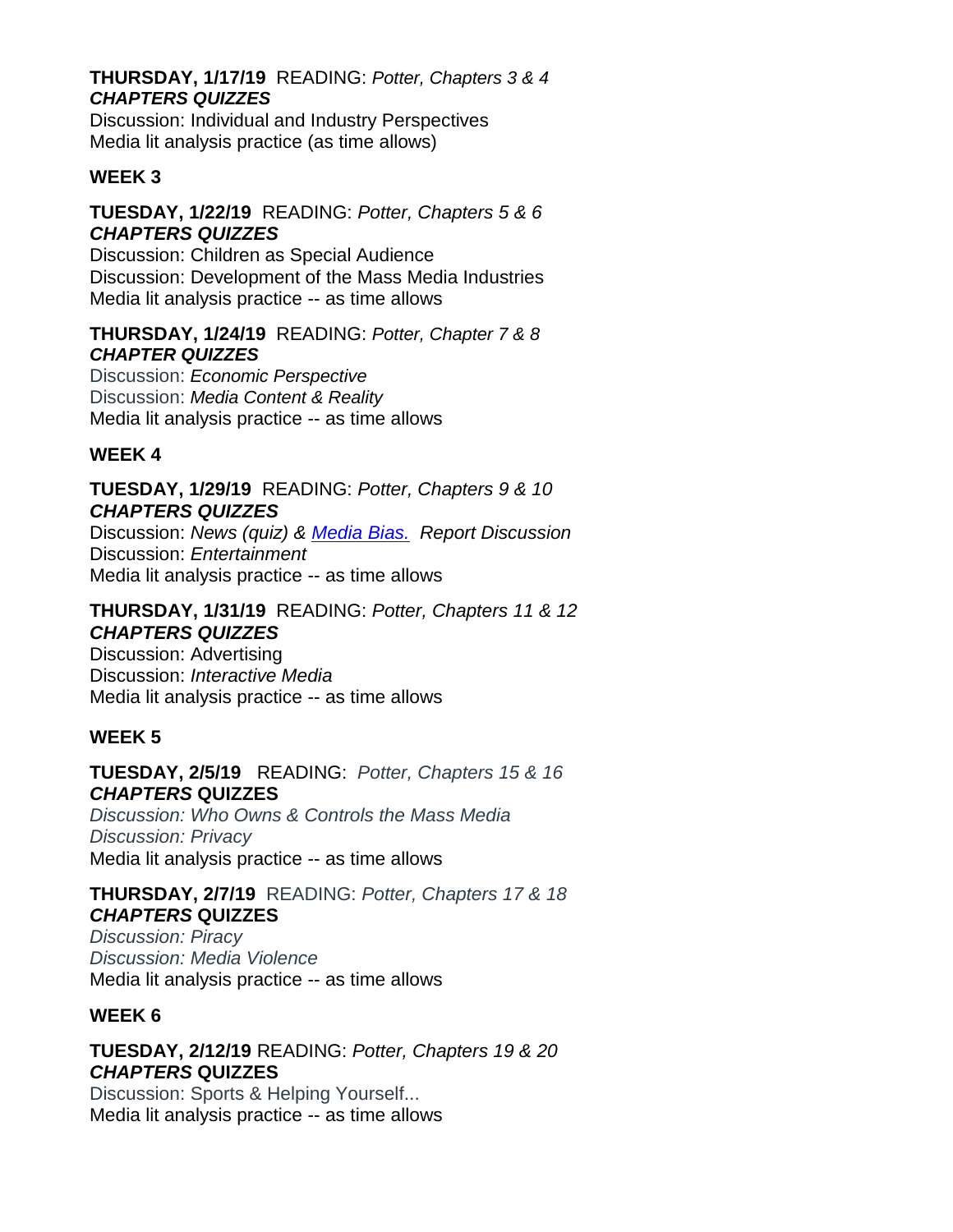**THURSDAY, 2/14/19** READING: *Potter, Chapters 13 & 14* & **[Appendix B](https://canvas.pointloma.edu/courses/42832/files/2301494/download?wrap=1)** Report (focus on different types of media effects--and provide brief descriptions) *CHAPTERS* **QUIZZES** Discussion: Broadening Our Perspective on Media Effects Discussion: How Does the Effects Process Work

Media Effects Exercise

#### **WEEK 7**

**TUESDAY, 2/19/19 Propaganda ESSAY 1 DUE**: *Propaganda: The Formation of Men's Attitudes*, Intro, Preface, Ch. 1: Characteristics of Propaganda, Ch. 1 (pp. 3-52) Discussion: Characteristics...

**THURSDAY, 2/21/19 Propaganda ESSAY 2 DUE:** *Propaganda...*, Ch. 1 (pp. 52-87); and Chapter 2: The Conditions for the Existence of Propaganda Discussion: Characteristics... Discussion: Conditions for the Existence of Propaganda

#### **WEEK 8**

**TUESDAY, 2/26/19 Propaganda ESSAY 3 DUE:** *Propaganda...*, Ch. 3 & 4 Discussion: The Necessity for Propaganda Discussion: The Psychological Effects of Propaganda

**THURSDAY, 2/28/19 Propaganda ESSAY 4 DUE:** *Propaganda...*, Ch. 5: The Socio-Political Effects of Propaganda Discussion: Socio-Political Effects...

#### **WEEK 9--NO CLASSES (SPRING BREAK)**

#### **WEEK 10**

**TUESDAY, 3/12/19 READING REPORTS DUE:** *Eyes…, Intro & Chapter 1 (one report); Eyes…, Chapters 2 & 3*

Discussion: Introduction and State of the Art—Worldly Amusements No More The Smoke Goes Upward: Faith and Culture Studying Popular Art and Culture Media lit analysis practice -- as time allows

#### **THURSDAY, 3/14/197 READING REPORTS DUE:** "Media Literacy Analysis Paper

Assignment" on Canvas Discussion: Media Literacy Analysis Paper & Project assignment (content, ideas, options, analytical approaches, etc.) Media lit analysis practice -- as time allows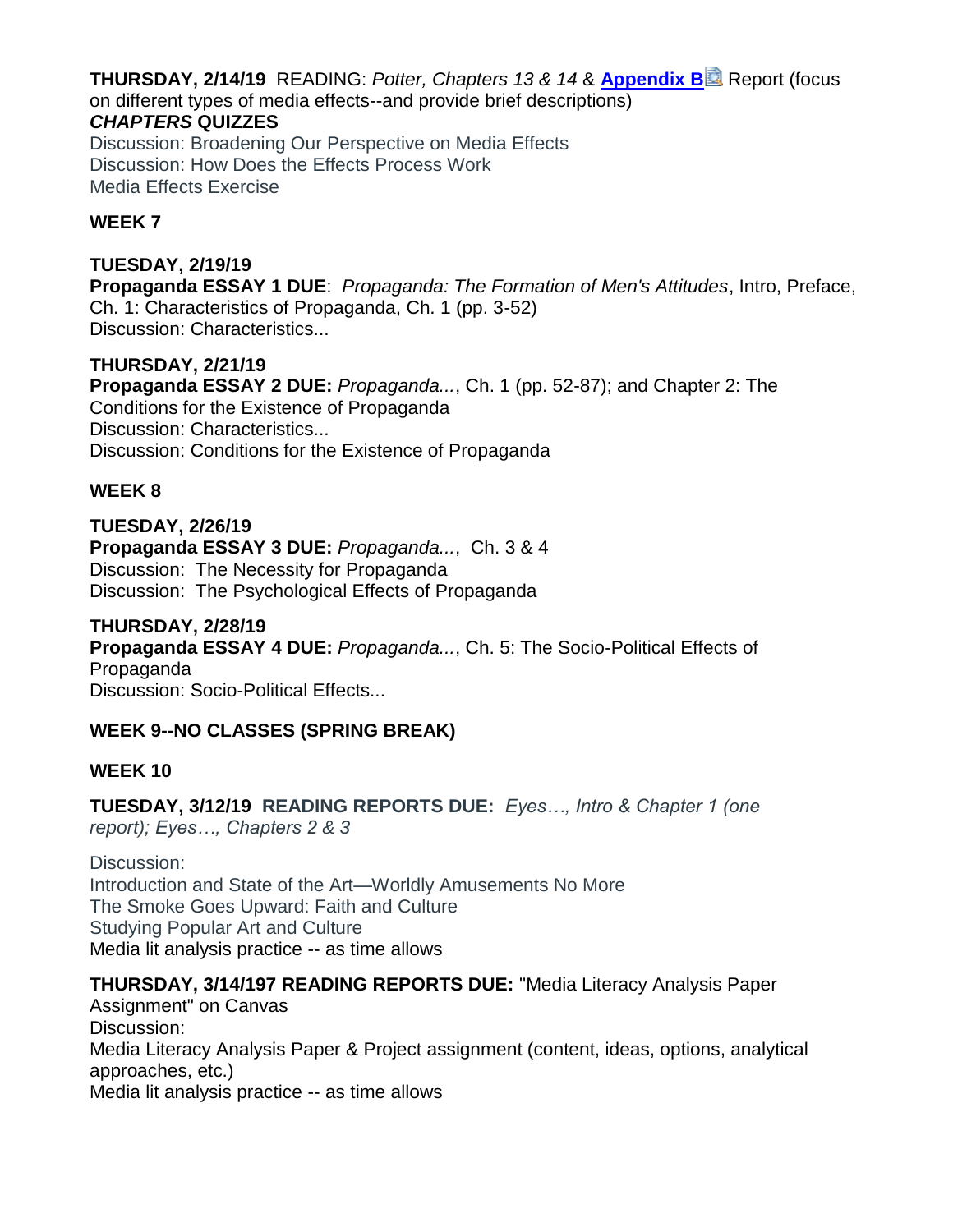#### **WEEK 11**

**TUESDAY, 3/19/19 READING REPORTS DUE:** *Eyes…Chapters 4 & 5* Discussion: Close Encounters… & Mapping Reality Media lit analysis practice -- as time allows

**THURSDAY, 3/21/19 READING REPORTS DUE:** *Eyes…Chapters 6&7* Discussion: Measuring Christian Distinction… and Pop Art as Art… Media lit analysis practice -- as time allows

#### **WEEK 12**

#### **TUESDAY, 3/26/19 READING REPORTS DUE:** *Eyes…, Chapters 8 & 9*

Discussion: Cultural Landscape… and "The American Melodramatic Way" Media lit analysis practice -- as time allows

**THURSDAY, 3/28/19 READING REPORTS DUE:** *Eyes...., Chapters 10 & 11* Discussion: Message in the Bottle... & A History of Violence Media lit analysis practice -- as time allows

#### **WEEK 13**

**TUESDAY, 4/2/19** *Study for test 1--Eyes...*

Test #1--Eyes Wide Open...

**THURSDAY, 4/4/19 Scripture... and Worldview ESSAYS DUE:** *Scripture & Media Literacy* article posted on Canvas: *TBA* and *Christian vs. Alternative Worldviews posted on Canvas:TBA* Discussion: Scripture & Media Literacy and Christian vs. Alternative Worldviews

#### **WEEK 14**

**TUESDAY, 4/9/19 READING REPORTS DUE:** *[The Potter Box Model](https://canvas.pointloma.edu/courses/42832/files/2336298/download?wrap=1)* (pp. 1-16), *[Ethical](https://canvas.pointloma.edu/courses/42832/files/2336307/download?wrap=1)  [Principles](https://canvas.pointloma.edu/courses/42832/files/2336307/download?wrap=1)* and *[Ethics & the Five G's](https://canvas.pointloma.edu/courses/42832/files/2301431/download?wrap=1)*

Discussion: *Ethical Principles* and *Media Ethics & the Five G's* Introduction to the *"Potter Box Model" -*-in preparation for writing your ethical analysis section in your Media Literacy Analysis term paper.

**THURSDAY, 4/11/19** READING: review the *Ethical Principles* and *Ethics & Five G's* and *Potter Box Model* notes Media Ethics Case Studies

#### **WEEK 15**

**TUESDAY, 4/16/19** READING: review the *Ethical Principles* and *Ethics & Five G's* and *Potter Box Model* notes Media Ethics Case Studies

#### **THURSDAY, 4/18/19--NO CLASS (EASTER BREAK)**

#### **WEEK 16**

**TUESDAY, 4/23/19** READING: review the *Ethical Principles* and *Five G's* and *Potter Box Model* notes Media Ethics Case Studies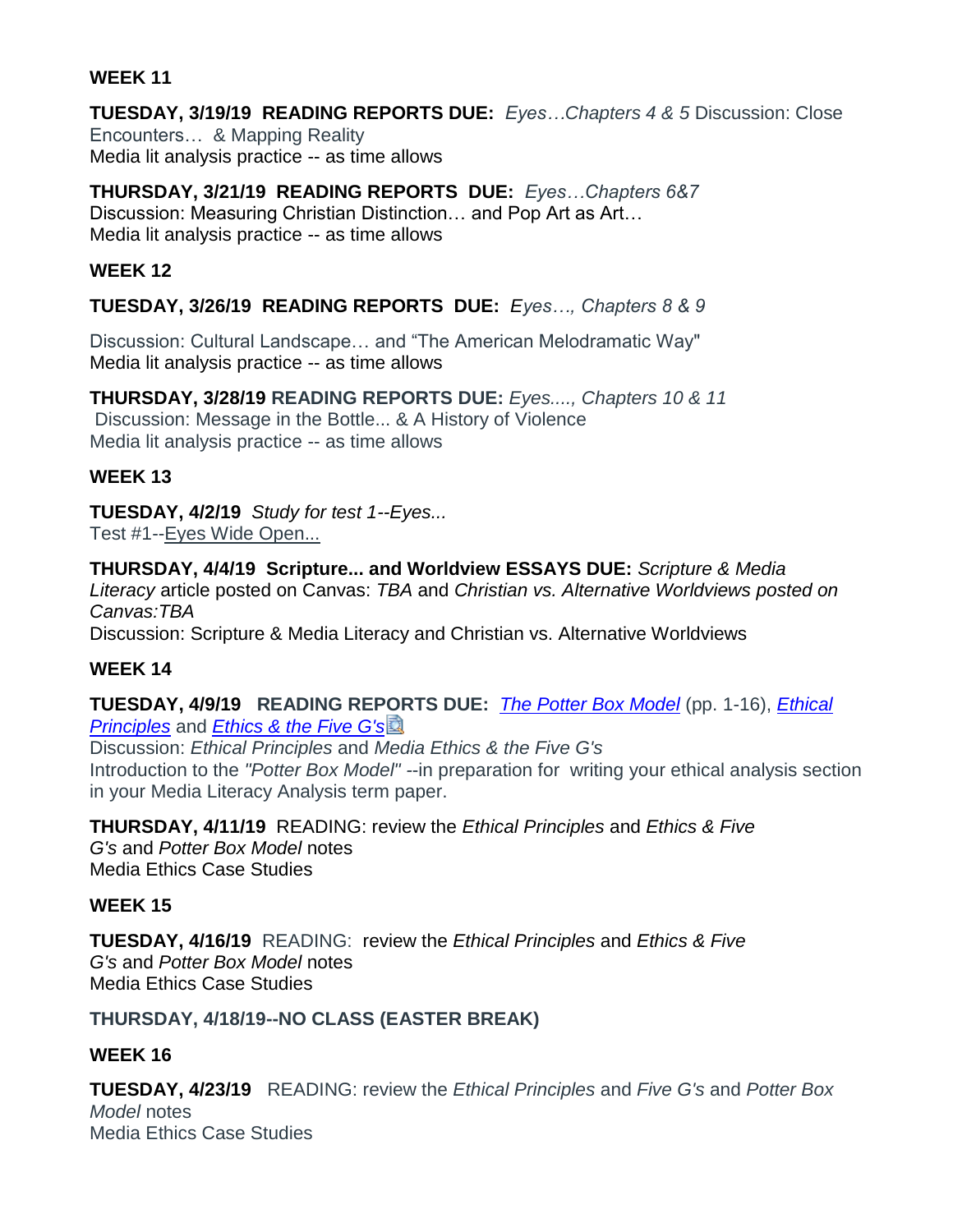**THURSDAY, 4/25/19** READING: review the *Ethical Principles* and *Ethics & Five G's* and *Potter Box Model* notes Media Ethics Case Studies

#### **MONDAY, 4/29/19, NOON:** Media Literacy Analysis Paper DUE

# Final Exam: **THURSDAY, MAY 2, 2019, 10:30 A.M. TO 1 P.M.**

**PLNU Academic Behavior Policy**

See the university's new policy included in the PLNU undergraduate handbook:

Both faculty and students at Point Loma Nazarene University have the right to expect a safe and ordered environment for learning. Any student behavior that is disruptive or threatening is a serious affront to Point Loma Nazarene University as a learning community. Students who fail to adhere to appropriate academic behavioral standards may be subject to discipline. Although faculty members communicate general student expectations in their syllabi and disruptive student conduct is already addressed in the Undergraduate Student Handbook, the purpose of this policy is to clarify what constitutes disruptive behavior in the academic setting and what actions faculty and relevant administrative offices may take in response to such disruptive student behavior.

"Disruption," as applied to the academic setting, means classroom, instructor or classmaterelated student behavior that a reasonable faculty member would view as interfering with or deviating from normal classroom, class-related, or other faculty-student activity (advising, cocurricular involvement, etc.). Faculty members are encouraged to communicate positive behavior expectations at the first class session and to include them in course syllabi. Examples of disruptive classroom behavior include, but are not limited to:

- persistent speaking without being recognized or interrupting the instructor or other speakers;
- overt inattentiveness (sleeping or reading the newspaper in class);
- inordinate or inappropriate demands for instructor or classroom time or attention;
- unauthorized use of cell phone or computer;
- behavior that distracts the class from the subject matter or discussion;
- unwanted contact with a classmate in person, via social media or other means;
- inappropriate public displays of affection;
- refusal to comply with reasonable instructor direction; and/or
- invasion of personal space, physical threats, harassing behavior or personal insults.

The policy applies if the behavior is reported by a faculty member or academic administrator and occurs exclusively or primarily in a student-faculty member interaction. Incidents which involve both academic and non-academic behavior may result in responses coordinated by the Vice Provost for Academic Administration and the Dean of Students.

Civil and polite expression of disagreement with the course instructor, during times when the instructor permits discussion, is not in itself disruptive behavior and is not prohibited.